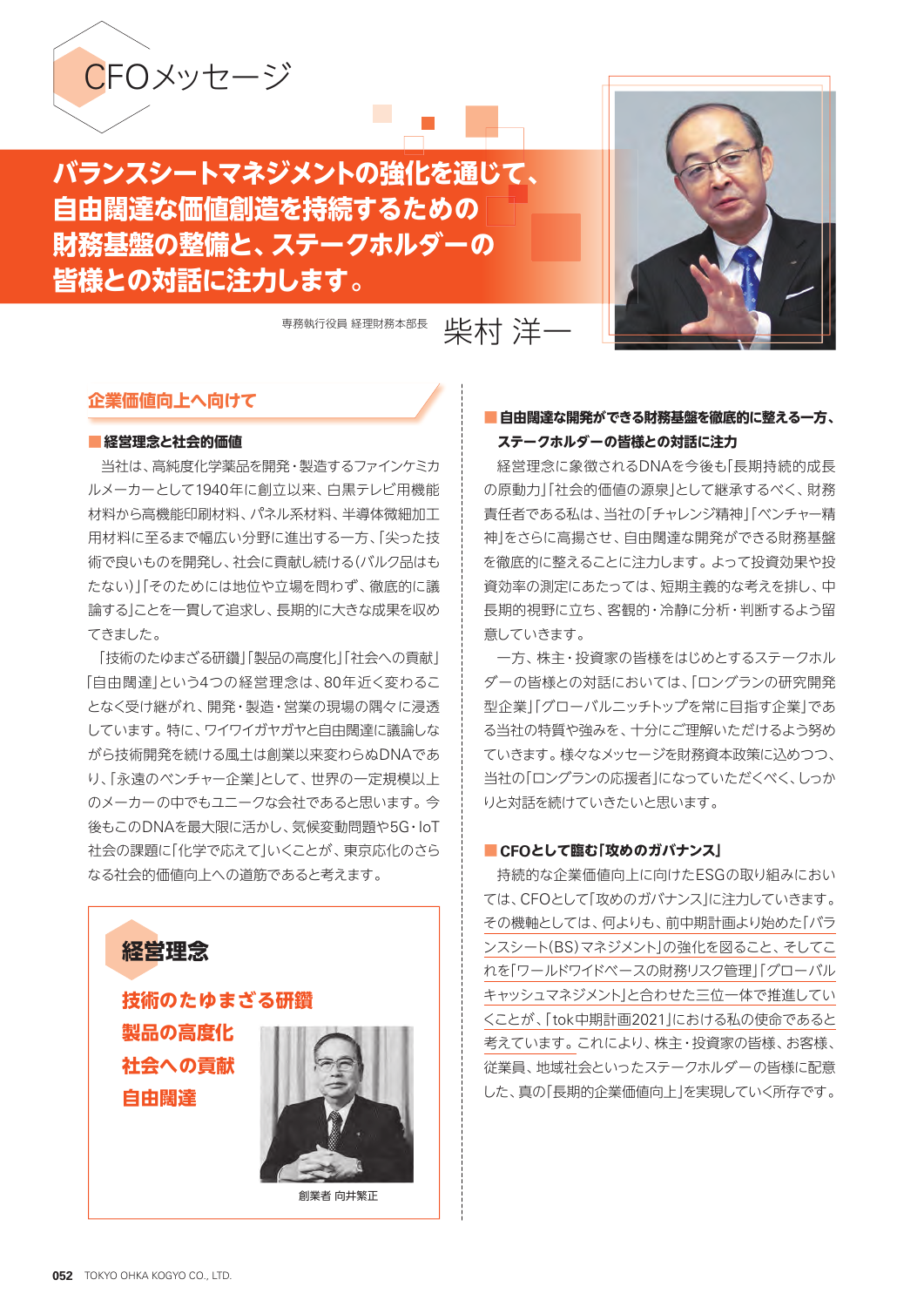#### **「BSマネジメント」「財務リスク管理」「グローバルキャッシュマネジメント」の三位一体推進**



# **中期計画における財務資本政策**

#### **■「tok中期計画2018」の総括**

「tok中期計画2018」では、財務戦略において大きく2つ の成果がありました。

1つ目の成果は、2017年度に実施した「12月期への決算 期変更」です。従来の当社グループの決算は、親会社を含 む国内会社の3月期決算と、海外子会社の12月期決算を「期 ずれ」のまま連結し、「3月期決算」として開示していました。 しかし、海外売上高比率が8割に迫り、ここ数年で事業の グローバル化や国際分業化が大きく進展したことを踏まえ、 決算開示の透明性をより高めるため、2017年、国内外とも に12月期に統一する決算期変更を実施しました。その結果、 投資家の皆様へのアカウンタビリティが向上したほか、連 結経営のさらなるスピードアップと精緻化が進んでいます。

2つ目の成果は、「BSマネジメントの強化」への道筋をつ けたことです。施策の詳細は「tok中期計画2021」と同タ イミングでの開示となりましたが、当社は前中期計画にお ける初期段階から、資本コストを強く意識し、BSに意思を 込める取り組みを進めていました。具体的には、2017年に 100億円規模の自社株買いを実施した一方、翌2018年に は100億円の設備投資資金の長期デットファイナンスによ り、結果としてDebtとEquityの入れ替えを実現するなど、 BSマネジメントの強化に大きな一歩を踏み出しました。

株主還元も前中期計画の3年間を通して積極化し、自社 株買いを含めると、3年間のフリー・キャッシュ・フローの全 額以上を株主還元に充当したことになります。そして、こ のような株主還元強化の姿勢をより明確にし、BSにさらな る意思を込めるべく策定したのが、「tok中期計画2021」に おける財務資本政策です。

#### **■ 財務資本政策を大きく転換した背景**

「tok中期計画2021」で財務資本政策を大きく転換した背 景は2つあります。

1つ目の背景は、当社グループの事業環境が大きな転換 期を迎えている点です。主要ドメインであるエレクトロニク ス業界が「5G」「IoT」とそれに誘発される各種イノベーショ ンを迎えようとする中、当社は、「永遠のベンチャー企業」と して機敏で大胆な投資を続け、2040年の「100年企業」の 実現に向けてさらなる成長を遂げたいと考えています。今 後も独自性のある成長をロングランで維持するには、長期 的な視野でのBSマネジメントに基づいた「新たな財務資本 政策」が必須であるとの結論に至った次第です。

もう1つの背景は、ダブルコード\*に代表される日本の「資 本市場の大変革」です。当社もこれを自己変革の好機とし て捉え、資本コストを強く意識し、投資家をはじめとするス テークホルダーの皆様といかに真剣に向き合うかを改めて 考えることができました。こうした大変革の中、ロングラン の研究開発型企業である当社を支え、応援してくださるロ ングランの投資家の皆様に、何をどのように訴求していく かが大きなテーマとなり、この視点からも、「BSマネジメン トに基づく新たな財務資本政策」の重要性を強く認識する こととなりました。

\*ダブルコード:2014年に制定された日本版スチュワードシップ・コードおよび 2015年に制定されたコーポレートガバナンス・コード

#### **■「tok中期計画2021」の財務資本政策**

本年に新たな財務資本政策を発表・開始し、BSマネジメ ントを通じて「投資」「キャッシュリザーブ」「株主還元」のベス トバランスを目指すという方針について、株主・投資家の 皆様に多大なご理解をいただけていることを大変嬉しく思っ Our Focus

Our Focus

Our Value Creation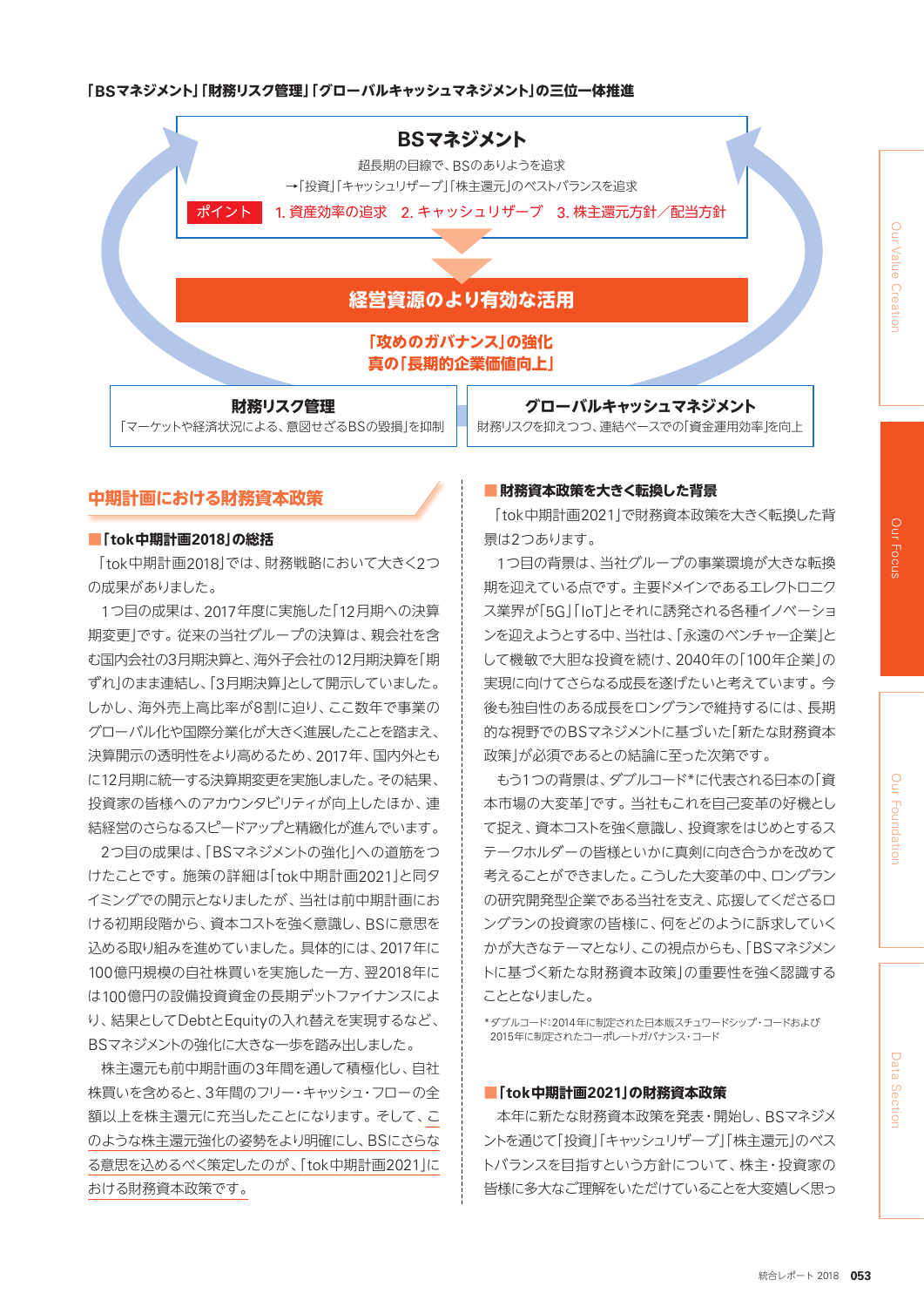キャッシュリザーブ・ポリシー

ロングランの研究開発型企業として、必要な資金確保の観点から算出

- ●超長期を見据えた技術の開発
- ●超長期にわたるチャレンジの継続

●不測時の迅速な対応(大規模災害からの復旧・再建など)

キャッシュリザーブ額 ■■■■■■■■ 運転資金 → ■ → ■ 投資準備資金 → → リスク対応資金

ています。特にDOE3.5%を目処とする施策は思い切った 政策転換でしたが、多くのご賛同をいただけています。

ただし、こうしたBSマネジメントはあくまでも当社が「ロン グランでの事業成長こそ至上命題」と考えるが故のものです。 足元の当社の立ち位置や競争環境を踏まえると、今後も相応 水準のキャッシュリザーブは必要不可欠と考えていることに ついて、「キャッシュリザーブ・ポリシー」のご説明を含め、引 き続きしっかりと対話をしていく必要性を感じています。

「キャッシュリザーブ」については、これまでご説明してき た通り、最先端分野における当社のライバルが「超大手企 業の多角化部門」であることも考慮しています。当社グルー プの技術開発力やBtoB企業としての顧客密着力はライバ ル企業以上であることを自負してはいるものの、今後の開 発・投資競争においてもライバルに負けない「投資力」を持 つためには、相対的に豊富なキャッシュリザーブは必要不 可欠なものです。投資効率や資産効率については、ROIC

やIRR等を踏まえた資産効率の注視と追求、政策投資株式 の定期的な棚卸等に従来以上に注力するなど、十分な配意 をしてまいります。

#### **■ ROE向上に向けて**

「tok中期計画2021」においては、2021年12月期に ROE8%以上を目指しています。達成へ向けて、まずは 事業ポートフォリオの変革によって質の高い利益を獲得 し、売上高当期純利益率の上昇を図ります。

当面は「構造改革期」「投資拡大期」がしばらく続くと考 えていますが、「tok中期計画2021」の3年間は、半導体 前工程向けフォトレジストや高純度化学薬品分野で取り 組んできた製品の高度化・高付加価値化の成果を一旦刈 り取る「中間的収穫期」と位置づけています。レンジ(幅) をもって設定した収益目標がベストシナリオで推移すれ ば、売上高当期純利益率は、2021年12月期に10%前

| 各中期計画期間の<br>1株当たり<br>配当累計額   |          | 176円<br>tok中期計画2015 |                                                 |      | 224 <sub>B</sub><br>tok中期計画2018                  |       |                             | さらなる増額へ<br>tok中期計画2021 |
|------------------------------|----------|---------------------|-------------------------------------------------|------|--------------------------------------------------|-------|-----------------------------|------------------------|
|                              |          |                     | 自己株式の取得<br>(2015年5月8日決議)<br>取得価額総額:<br>6,267百万円 |      | 自己株式の取得<br>(2017年11月7日決議)<br>取得価額総額:<br>9,999百万円 |       | 120<br>$(\mathbb{H})$<br>予想 |                        |
|                              |          |                     |                                                 |      |                                                  | 96    | 60                          |                        |
|                              |          | 60                  | 64                                              | 64   | 64                                               |       |                             |                        |
|                              | 52<br>28 | 30                  | 32                                              | 32   | 32                                               | 60    | 60                          |                        |
|                              | 24       | 30                  | 32                                              | 32   | 32                                               | 36    |                             |                        |
| 決算期                          | 14/3     | 15/3                | 16/3                                            | 17/3 | 17/12                                            | 18/12 | 19/12 (予想)                  |                        |
| $DOE(\% )$                   | 1.8      | 1.9                 | 1.9                                             | 1.9  | 1.9                                              | 2.8   | 3.5                         |                        |
| 配当性向(%)                      | 30.9     | 30.5                | 36.1                                            | 43.8 | 46.3                                             | 58.2  | 69.4*                       |                        |
| * 2019年2月14日に公表した数値を記載しています。 |          |                     |                                                 |      |                                                  |       |                             |                        |

## 株主還元・1株当たり配当の推移

配当政策 数値基準

tok 中期計画 2015 連結配当性向 30%以上

tok 中期計画 2018 連結配当性向 40%以上

tok 中期計画 2021 連結 DOE3.5%を基準